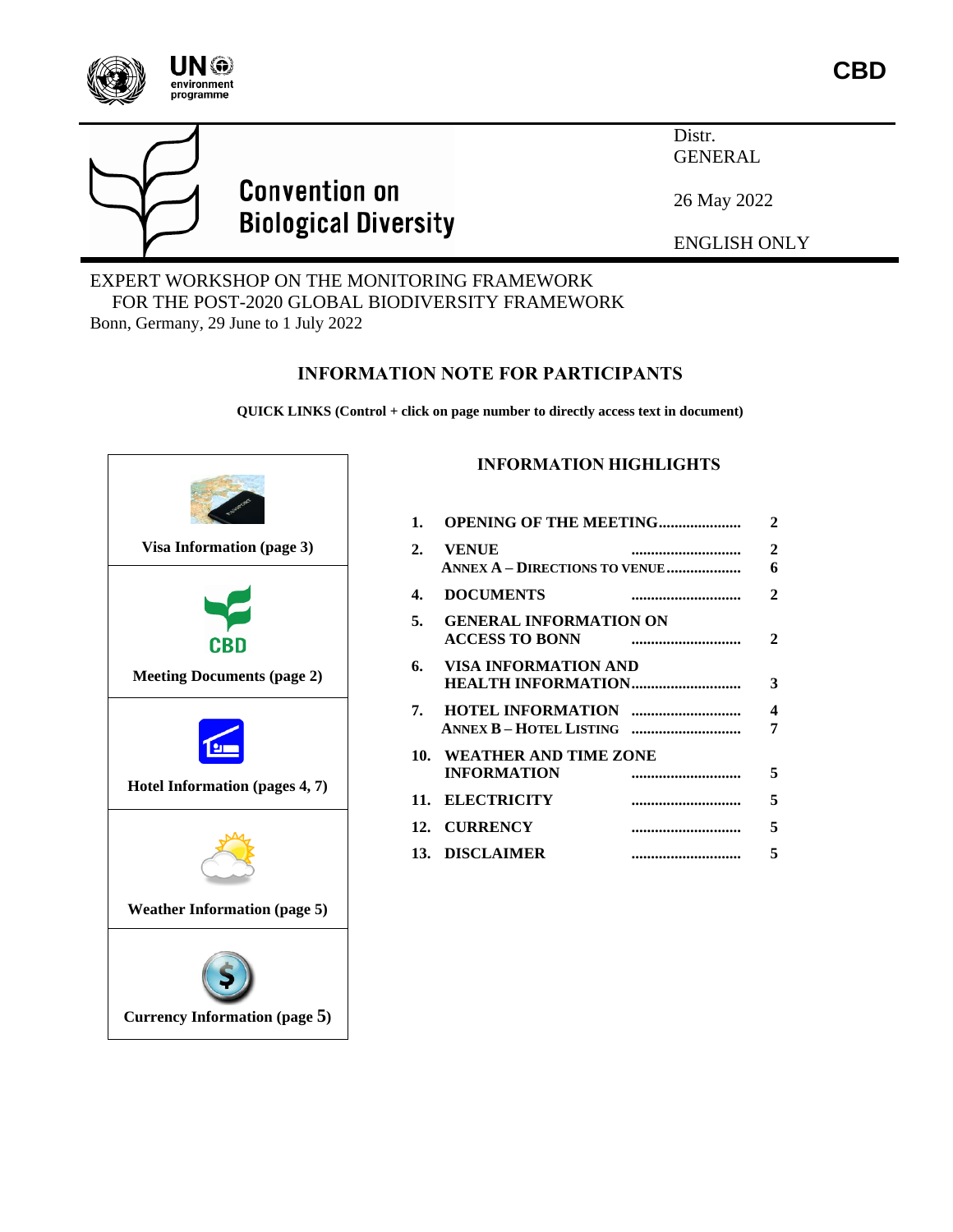#### **1. Opening of the Meeting**

The Expert workshop on the monitoring framework for the post-2020 global biodiversity framework will be held in Bonn, Federal Republic of Germany from 29 June to 1 July 2022. Registration will take place at the venue starting at 8:00 a.m. and the workshop will start at 9:00 a.m. on Wednesday, 29 June 2022.

#### **2. Venue**

The workshop will be held at:

[United](http://www.guennewig.de/bnbristo/homepage_e.php) Nations Campus in Bonn: **The UN Campus** Langer Eugen (LEU) building, Room AAH Upper Conference Room Platz der Vereinten Nationen 1 53113 Bonn, Germany.

Directions to venue can be found in annex A below.

#### **3. Working language of the Workshop**

The Workshop will be held in English.

#### <span id="page-1-0"></span>**4. Documents**

In order to minimize the environmental footprint of the Workshop and in line with the UN policy towards greener meetings, participants are kindly reminded to bring their own copies of the meeting documents, or to use paperless versions, as there will be no copies made available on site during the workshop. Documents are available on the Secretariat's website at:



#### **5. General information on access to Bonn**

Bonn is serviced by three main airports Cologne/Bonn, Dusseldorf and Frankfurt airports, directions from each are shown below. Participants are requested to make their own arrangements for travel to and from the airport and the venue.

#### *Cologne/Bonn airport*

This is the closest airport to the workshop venue, located approximately 25 km from Bonn. There are regular bus connections to Bonn from Cologne/Bonn Airport. Additional information about the airport is available at: [https://www.cologne-bonn-airport.com/en/.](https://www.cologne-bonn-airport.com/en/)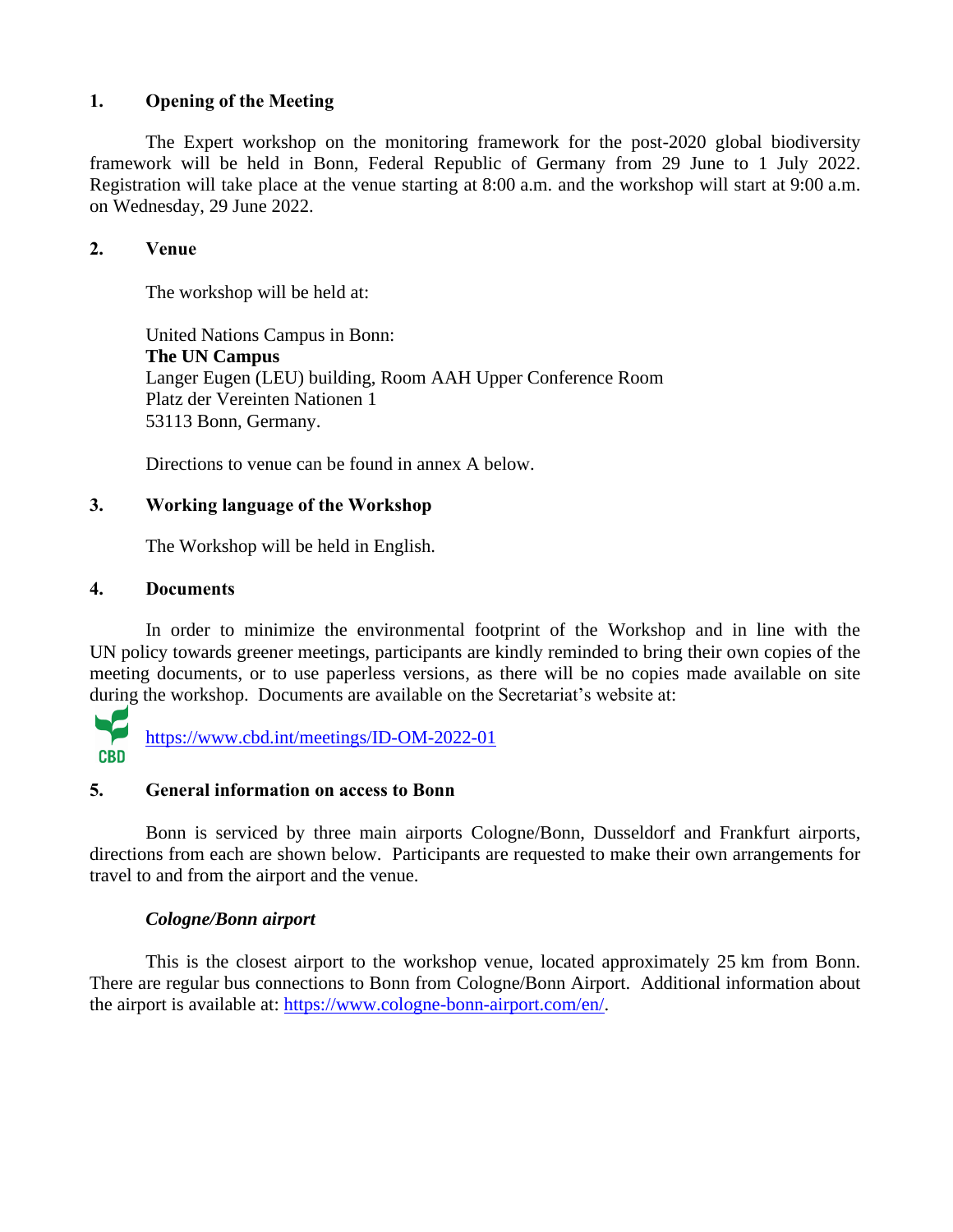#### Ground Transportation

#### *Public transportation*

From Cologne/Bonn Airport to Bonn central station (Bonn Hbf): Take the airport express SB60 bus in direction of Bonn Hbf from the airport and exit the bus at Bonn Hbf. The total travel time is approximately 30 minutes. The bus ticket  $(8,20 \text{ } \epsilon)$  can be purchased from the bus driver.

From the Bonn-Siegburg train station to "Bonn Hbf" (central station): Transportation between these two train stations is via the #66 tram line in direction of "Ramersdorf/Königswinter/Bad Honnef". Exit the tram at "Bonn Hbf". The trip takes 20 minutes and the fare to the station is about  $5 \in$ .

*Taxi*

Taxis are available at the airports, "Bonn Hauptbahnhof/ Hbf" (Bonn central station), and the Bonn-Siegburg station. The fare for a one-way taxi ride to the venue is approximately: 60  $\epsilon$  from Cologne-Bonn airport;  $40 \in \text{from Bonn-Siegburg station}$ ; and  $20 \in \text{from the Bonn central station}$ .

#### *Dusseldorf airport*

The Dusseldorf Airport is approximately 85 km from Bonn. There are regular train connections to Bonn from Dusseldorf Airport. Additional information about the airport can be found at: [https://www.dus.com/de-de.](https://www.dus.com/de-de)

#### *Frankfurt airport*

The Frankfurt Airport is approximately 165 km away from Bonn. There are regular train connections between Frankfurt Airport and Bonn. Additional information about the airport is available at: [https://www.frankfurt-airport.com/en.html.](https://www.frankfurt-airport.com/en.html)

#### <span id="page-2-0"></span>**6. Visa information and health information**



#### **6.1. Visa information**

Participants from countries requiring a Schengen entry visa for Germany are strongly advised to contact the nearest German diplomatic or consular mission **as soon as possible** in order to secure the required entry visa in a timely manner, prior to departure. **It should be noted that airline companies will not allow boarding in the absence of a valid visa.** A list of relevant German diplomatic/consular missions abroad can be found at [https://www.auswaertiges](https://www.auswaertiges-amt.de/en/aussenpolitik/laenderinformationen)[amt.de/en/aussenpolitik/laenderinformationen.](https://www.auswaertiges-amt.de/en/aussenpolitik/laenderinformationen)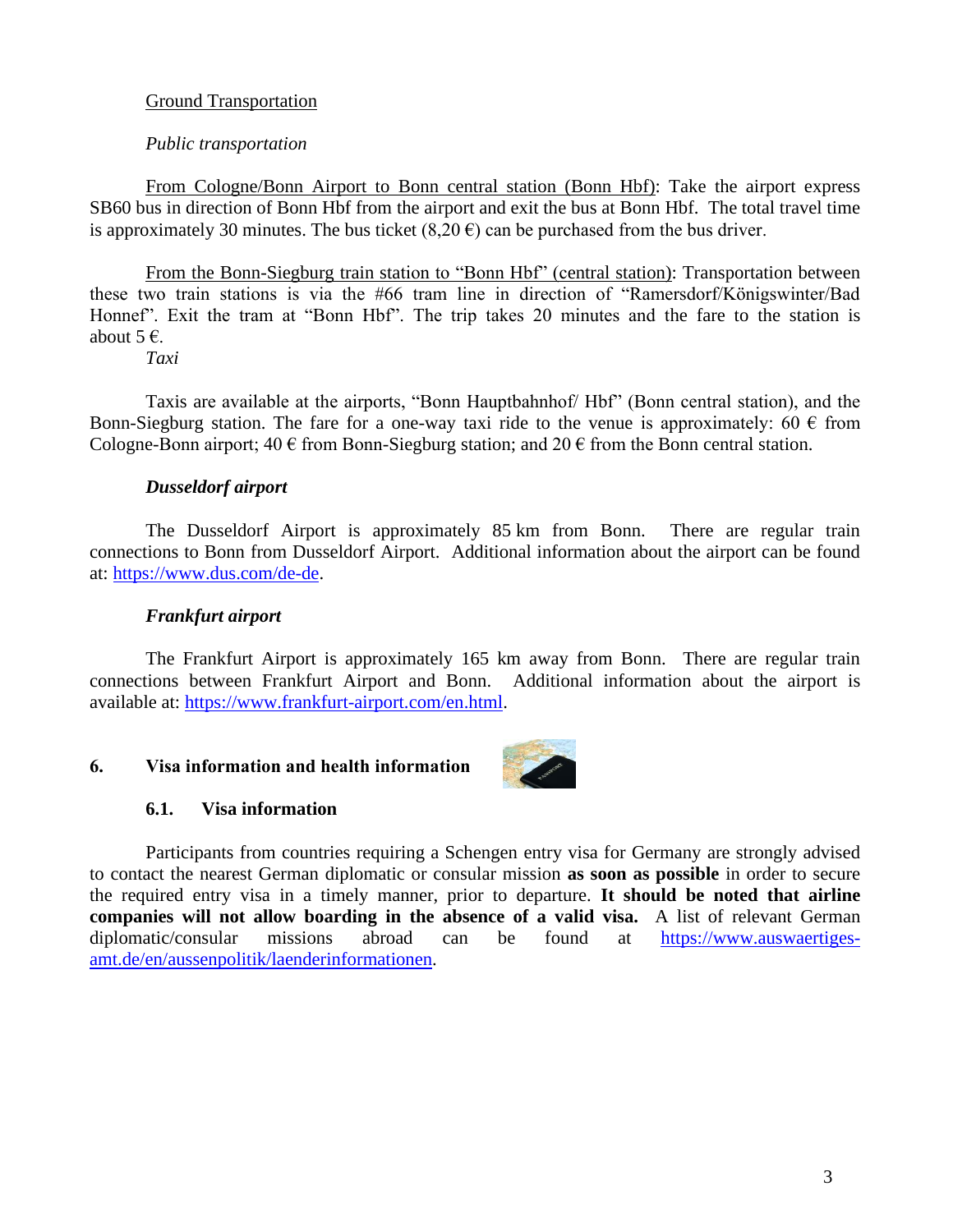Information on visa procedures and the visa application form are available on the website of the German Federal Foreign Office at:

Visa procedures: [https://www.auswaertiges-amt.de/en/visa-service/visabestimmungen-node.](https://www.auswaertiges-amt.de/en/visa-service/visabestimmungen-node)

Visa application: <https://videx.diplo.de/videx/desktop/index.html#start>

To facilitate the issuance of visas, the Secretariat will issue upon request invitation letters to be attached to the visa applications.

#### **6.2 Health information**

All travelers entering Germany aged 12 or over must, irrespective of the mode of transport or whether they spent time in a risk area, carry with them digital and hard copies of a negative test result (up to 48 hours prior to departure) or proof of two vaccinations or recovery when entering Germany. Delegates travelling to Germany for the meeting are advised to consult the following link from the Government of Germany for health-related measures: <https://www.auswaertiges-amt.de/en/visa-service/EinreiseUndAufenthalt>. Delegates should also ensure that they have adequate medical insurance.

To verify the validity of your vaccines, please check the list of approved vaccines is at the following link: [https://www.pei.de/EN/medicinal-products/vaccines-human/covid-19/covid-19-list-](https://www.pei.de/EN/medicinal-products/vaccines-human/covid-19/covid-19-list-1.html)[1.html](https://www.pei.de/EN/medicinal-products/vaccines-human/covid-19/covid-19-list-1.html)

Travellers can check requirements at **[www.einreiseanmeldung.de](http://www.einreiseanmeldung.de/)** before arriving in Germany and carry proof of registration with them upon entry. At present, there are no countries with high risk of COVID-19, however, please consult the link above prior to departure as situations can change quickly.

#### <span id="page-3-0"></span>**7. Hotel information**

Participants are kindly requested to make their own hotel reservations as soon as possible. A list of hotels in the vicinity of the venue are listed in Annex B below.

There are a lot of other hotels located in Bonn. Information on hotels in Bonn is available at the following web page of the "Bonn Region – Tourisms  $\&$  Congress" website: [https://www.bonn](https://www.bonn-region.de/en/)[region.de/en/.](https://www.bonn-region.de/en/) Also, there is a hotel reservation service for Bonn at the following website:

[https://www.hrs.de/web3/init.do?activity=initVisit&jsLangChange=true&differentLanguage=tr](https://www.hrs.de/web3/init.do?activity=initVisit&jsLangChange=true&differentLanguage=true&cid=64-3&clientId=ZW5fX05FWFQ-) [ue&cid=64-3&clientId=ZW5fX05FWFQ-](https://www.hrs.de/web3/init.do?activity=initVisit&jsLangChange=true&differentLanguage=true&cid=64-3&clientId=ZW5fX05FWFQ-)

#### **8. Payment of the Daily Subsistence Allowance (DSA)**

The DSA will be disbursed to sponsored participants on the first day of the workshop in the form of a prepaid credit card. For identification purposes, these participants are kindly requested to bring their passports and boarding passes. These will be photocopied and returned to participants during the workshop. It is advisable that participants have some cash at hand to cover expenses that may occur between their arrival and the moment at which they are provided with the prepaid credit card from which they will access their DSA.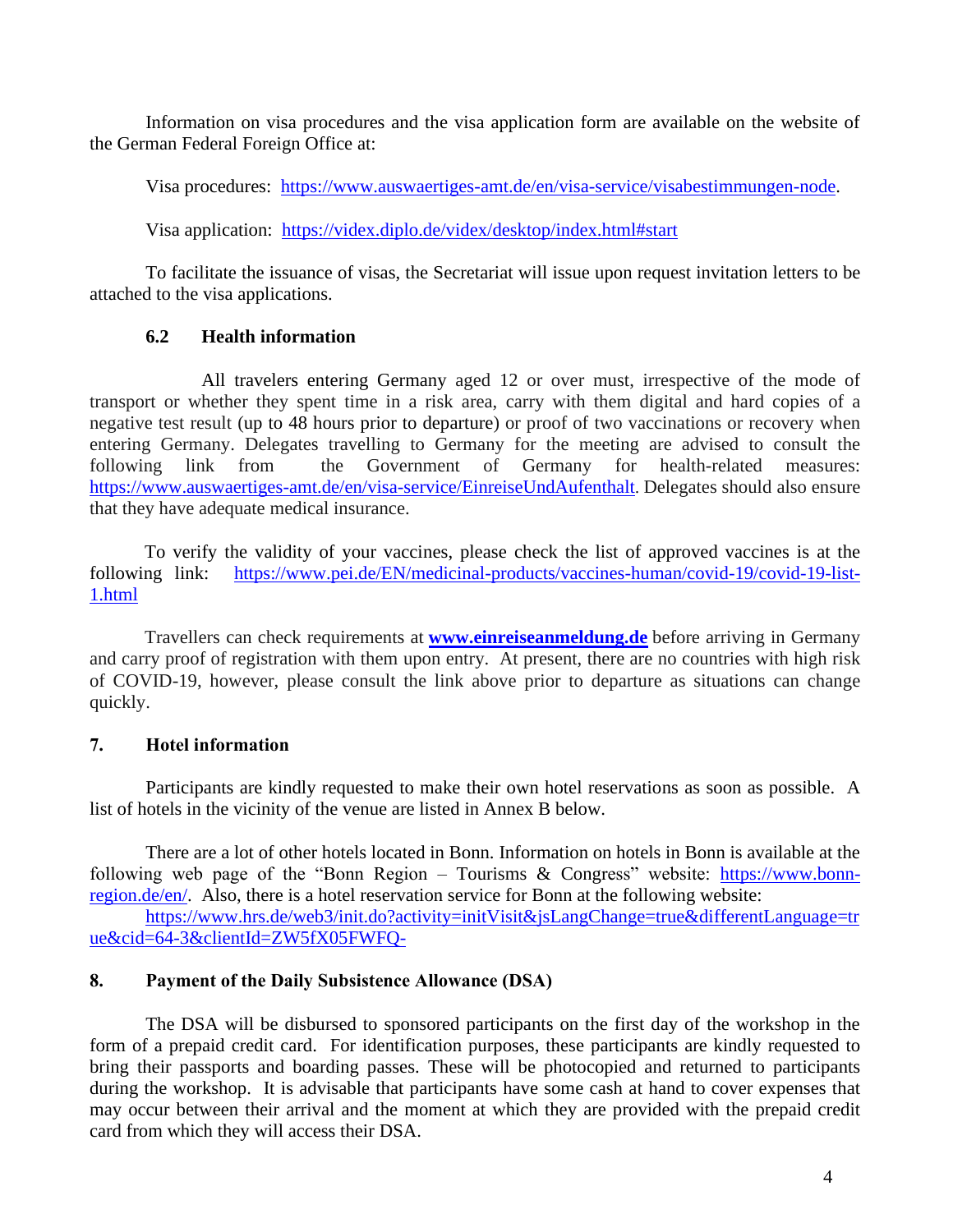#### **9. Official language in Germany**

The official language in Germany is German. English is spoken in hotels and restaurants.

#### <span id="page-4-0"></span>**10. Weather and time zone information**



In June-July, the average temperatures in Bonn typically range between 24°C in the daytime and 10°C at night. Please bring appropriate clothing for rainy weather conditions.

The standard time zone for Germany is Central European Summer Time (CEST) is equivalent to GMT/UTC +2 hour.

#### **11. Electricity**

The electrical currents in Germany are 230 Volts, 50 Hertz and plugs are as shown below.



<span id="page-4-1"></span>The currency in Germany is the Euro  $(\epsilon)$ . The current exchange rate as of 25 May 2022 is US  $$1 = \text{\textsterling} 0.936$  and  $\text{\textsterling}1 =$  US  $$1.067$  (source: www.xe.com, rates are subject to change).

Currency exchange facilities are readily available in banks and hotels.

#### **13. Disclaimer**

The CBD Secretariat disclaims all responsibility for medical, accident and travel insurance, for compensation for death or disability compensation, for loss of or damage to personal property and for any other loss that may be incurred during travel time or the period of participation. In this context, it is strongly recommended to secure international medical, accident and travel insurance for the period of participation prior to departure.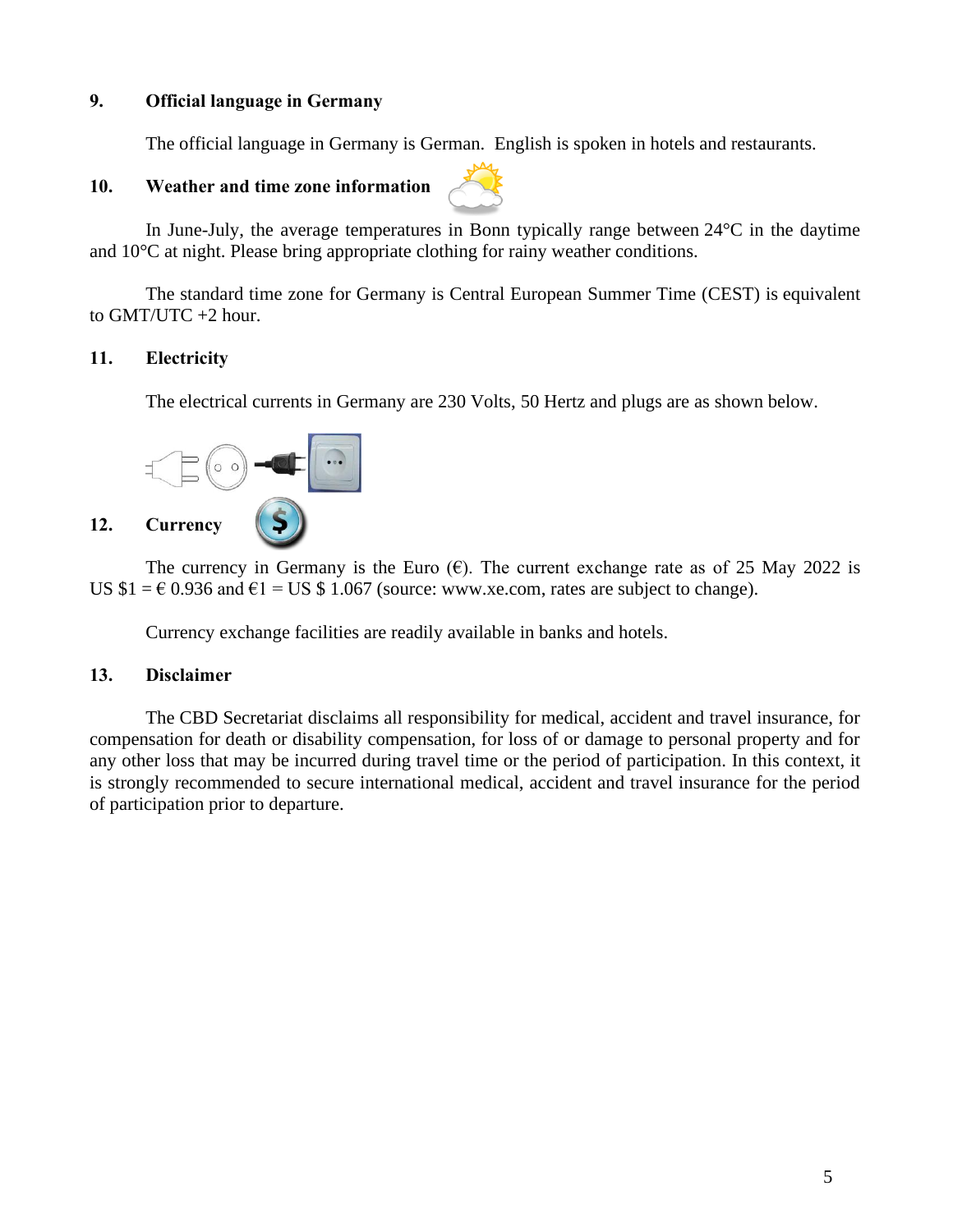#### **Annex A – Directions to venue**

Directions to the venue from Bonn main station (Bonn Hauptbahnof (Hbf) or Central Station, train/bus) to the UN Campus:

You can take bus number 611 (direction "Heiderhof"), and bus number 610 (direction "Mehlem/Giselherstr.)" from the bus station located at the main station (Bonn Hauptbahnhof) and get off at Deutsche Welle bus stop (a ride of 12 minutes). Just across the street you will see the security gate/UN entrance.

Alternatively, you can take tram number 16, 66 or 63 direction "Bad Godesberg/Bad Honnef" from the main station (Bonn Hauptbahnhof) and get off at Heussallee/Museumsmeile (a ride of 7 minutes). The UN campus is located 300m from the tram station. In the station, please follow the signs for "UN Campus" up the stairs. At the end of "Heussallee" street you will see the "Langer Eugen" building with the UN logo and the security gate of the UN Campus.



You can find out about the quickest way to get from A to B on one of two itinerary planners by typing in an address or a stop by using one of the following: <https://www.swb-busundbahn.de/en/> [www.vrsinfo.de/englisch](http://www.vrsinfo.de/englisch) [www.bahn.de](http://www.bahn.de/)

There are several ticket options for using public transport within Bonn, for information on tickets, visit: <https://www.vrs.de/englisch/tickets-and-tariffs/short-term-tickets/>